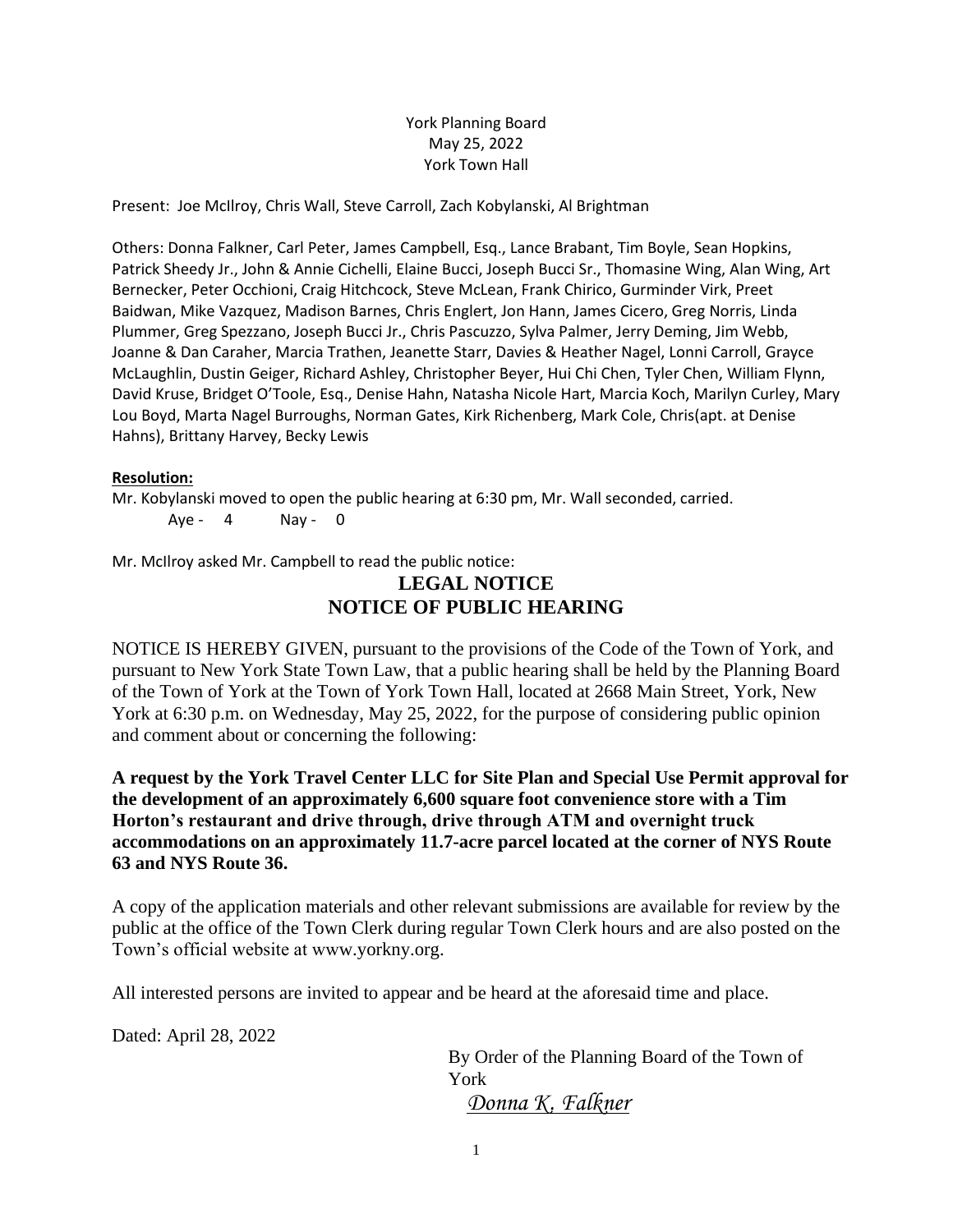# Donna Falkner – Planning Board Clerk

Mr. McIlroy asked the Travel Center team - Sean Hopkins, Esq., Patrick Sheedy Jr., David Kruse, Tim Boyle, and Preet Baidwin - for an update to the plans.

Mr. Sheedy

- Separate vehicle access for trucks
- Modified access to walking trail

# Mr. Hopkins

- Snow storage area has been added
- All changes have been sent to the engineer
- We did submit SEQR part 1, special use permit and preliminary site plan

Mr. Sheedy – preliminary site plan based on 14 criteria, 1104 of the town's Zoning Ordinance

- 1. All vehicle access points to town and state. Mr. Hopkins said they will need a final contractor permit prior to final approval by Planning Board
- 2. We are providing sidewalks along 36 and 63
- 3. All off-road parking compliant
- 4. All proposed signage and lighting within the town code. Mr. Hopkins said the updated plan adds more woods, etc. and was presented to the county.
- 5. Storm water meets all current D.E.C. regulations. Mr. Hopkins said a 100-year storm event will be handled on site.
- 6. Public water main will serve the site.
- 7. Approximately 4.1 acres will remain undisturbed. Mr. Hopkins said that Mr. Brabant had a picture last month showing 85.9 acres of wooded area.
- 8. Hours of operation
- 9. Adjacent properties landscape screening around developed site. Mr. Hopkins said we are currently seeking a variance from the Zoning Board of Appeals, added ton of landscape and left hearing open for future date.
- 10. Existing fire hydrant there already and ok with state and town.
- 11. Existing phone, electric and gas utilities all installed underground on site.
- 12. Not proposing any solar on site.
- 13. Mr. Hopkins stated under Comprehensive Plan this is commercial development.
- 14. Site plan conforms with all commercial zoning and seeking a variance (516) for parking.

Mr. Hopkins went over performance standards procedures (516b)

- 1. Code enforcement officer can ask for more detail.
- 2. Vibration during construction,
- 3. Short term construction noise and sound system of the drive through
- 4. Smoke not industrial
- 5. Odor
- 6. Fly ash, dust, fumes, etc. not applicable
- 7. Radiation not applicable
- 8. Radiation not applicable
- 9. Heat not applicable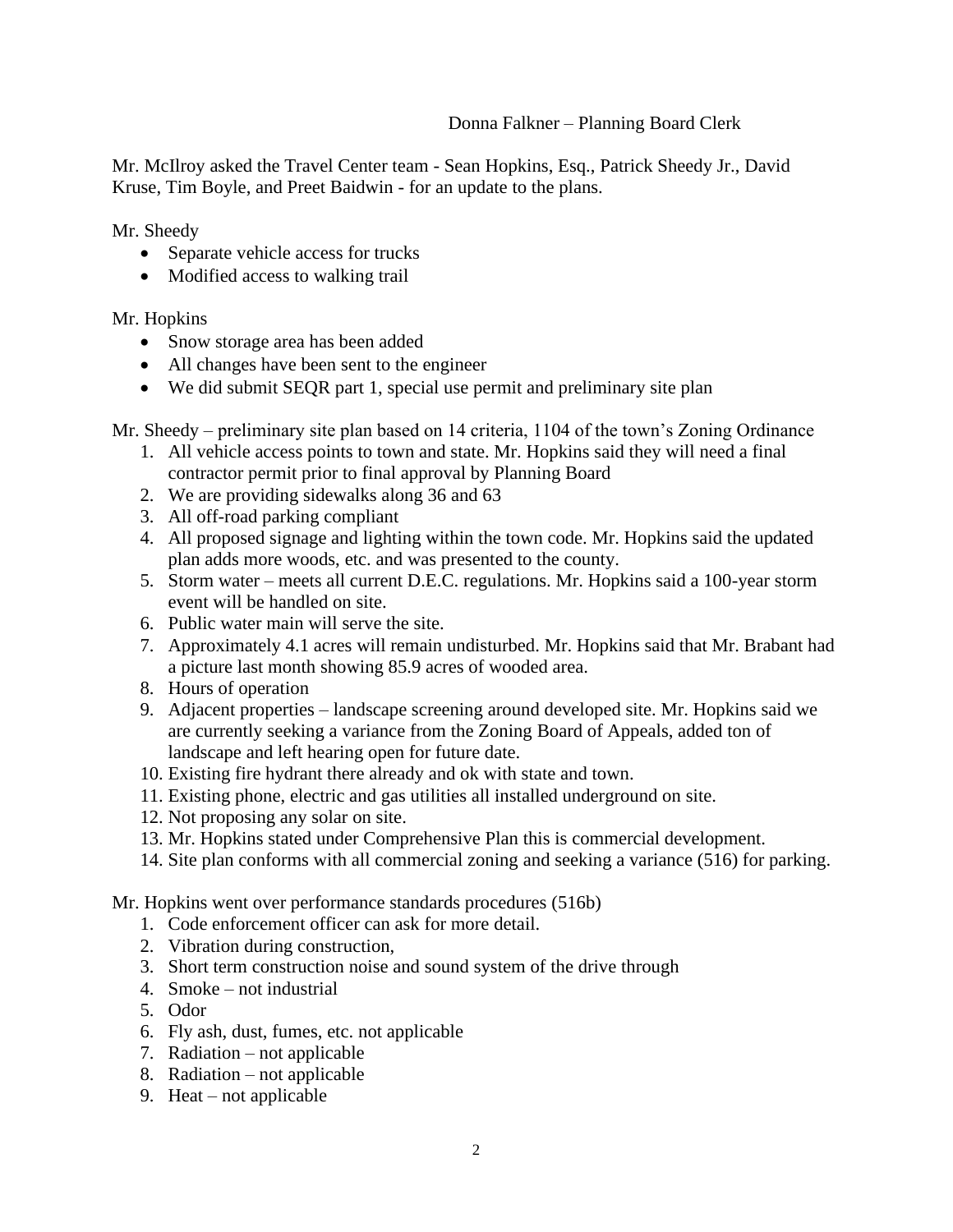- 10. Glare from vehicles hidden by landscaping
- 11. Liquid or Solid waste adequate sanitation
- 12. Storm Water adequate

Special Use Permit (905d2) – Mr. Hopkins

- a. Satisfied
- b. Satisfied, no adverse traffic impacts and implementation of safety
- c. Arranged and operative compliance, 50 ft. setback
- d. Consistent
- e. Only exception is the area variance we're seeking from Zoning Board
- f. No destruction of scenic, natural resources.

Mr. Hopkins continued with Additional Factors (905d3)

- a. General conformance, properly zoned and minimized loss of nature
- b. Effort to comply other than area variance. No spillover onto neighbor's property
- c. Prerequisite to SEQR determination. Preparing designated parking, reducing trailer spaces, putting in sidewalks. Drainage has been looked at. Mr. Brabant sent all to other agencies who said no significant impact.

Mr. Hopkins asked for SEQR to be done by the board. Attending engineer has done very well with all the research. It was referred to the county planning board. Would like to proceed with the SEQR determination.

Mr. Campbell stated that each speaker will have 3 minutes and one at a time would be allowed. If extra time at the end they would be allowed to speak again. Please state your name and address before speaking.

**Sylva Palmer, 2581 Genesee St. PO Box 12 Retsof** – I'm here to read a letter from Mark & Teresa Easton, 3819 Retsof Rd. Piffard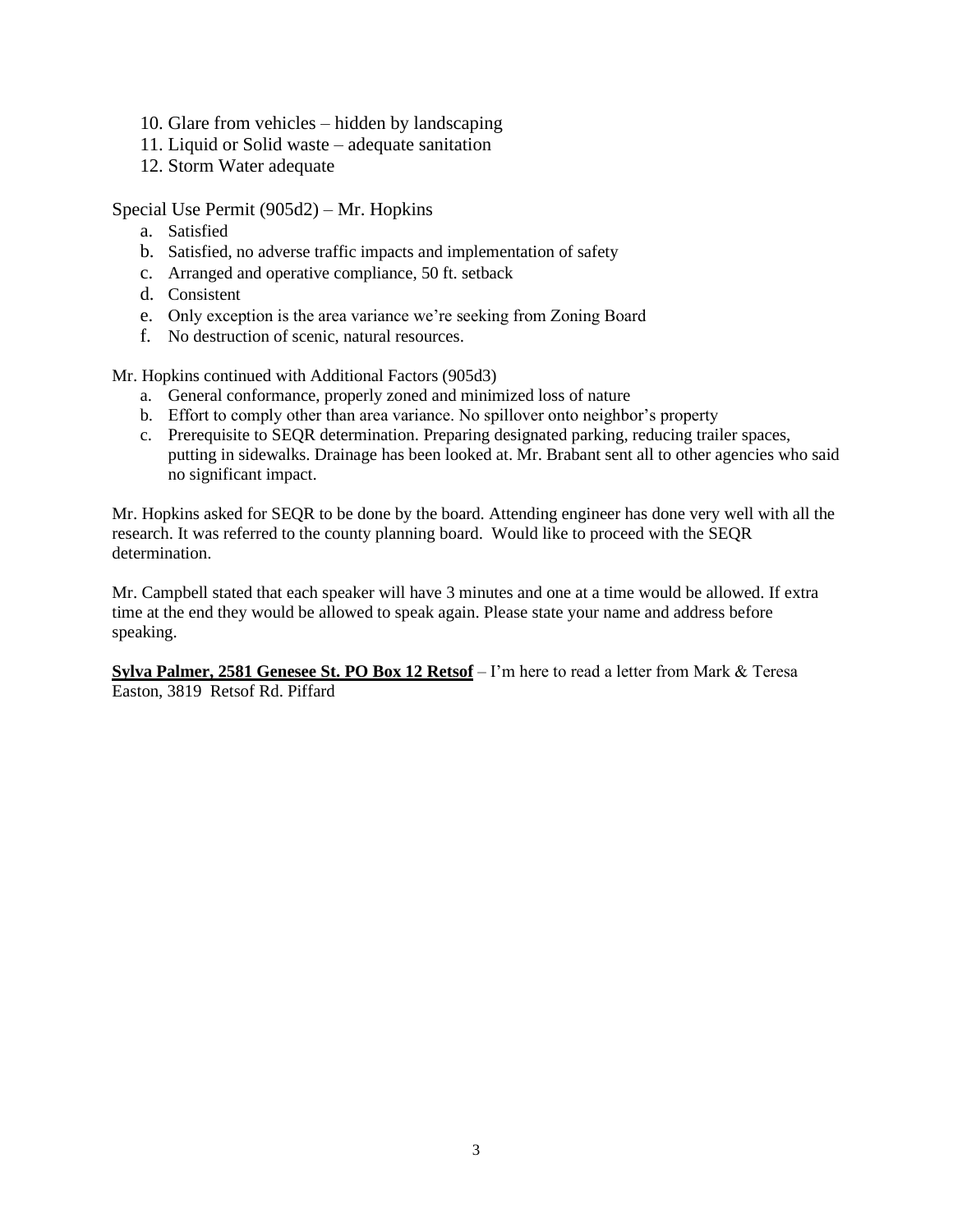Dear York Town Board:

We were unable to attend the meeting tonight unfortunately; but wanted to send a few words and express to all of you the importance of having the York Travel Center. What a blessing it will be to have such a beautiful place for our community. We don't have to travel far to get gas and a nice meal. More important for us is we now have a safe place for our truck drivers to stop when they are feeling tired to take a break and get a cup of coffee. We cannot tell you how many times we have seen truck drivers pulled over on the side of the road because they need to rest. There is no place for them currently. That is very sad. Where would we all be without our truck drivers that haul so much for all of us? Lastly every single one of us in the York community should feel very thankful to have Joe and Elaine Bucci who care so much to want to make our town better and improve it so much. Remember they both graduated from York raised their children here, also taught at York. They currently provide many jobs for a lot of local people and just imagine the jobs that will be created at the new Travel Center. It's a win win for everyone!

**Thank You** 

Sincerely;

Mark and Teresa Easton

. **Bridget O'Toole Esq. Zoghlin Group 300 State St., Suite 502 Rochester** representing the Nagels The key word is not significant but potential. It impacts noise and air quality and affects the birds. Attached is a letter from Mary Steblein of LaBella Associates regarding the 8 inch gas main underneath where the pond will be. Runoff is still directed on to the Nagels property which is not ok under common law. It's an attractive nuisance. Two years ago, a student was hurt at the intersection.

# **Heather Nagel, 3588 Main St., Piffard**

- In November 2020 Planning Board it was said didn't anticipate truckers staying overnight
- 4.8 acres of asphalt not an enhancement
- Need to know exactly where the gas line is
- How does water get to the creek without crossing their property?
- Evergreens not on the plan near the pumps
- Would unhitched trailers be allowed to spend the night?

**Mike Vazquez, 2500 Virginia Ave., Piffard** asked if the grill property across the road a concern?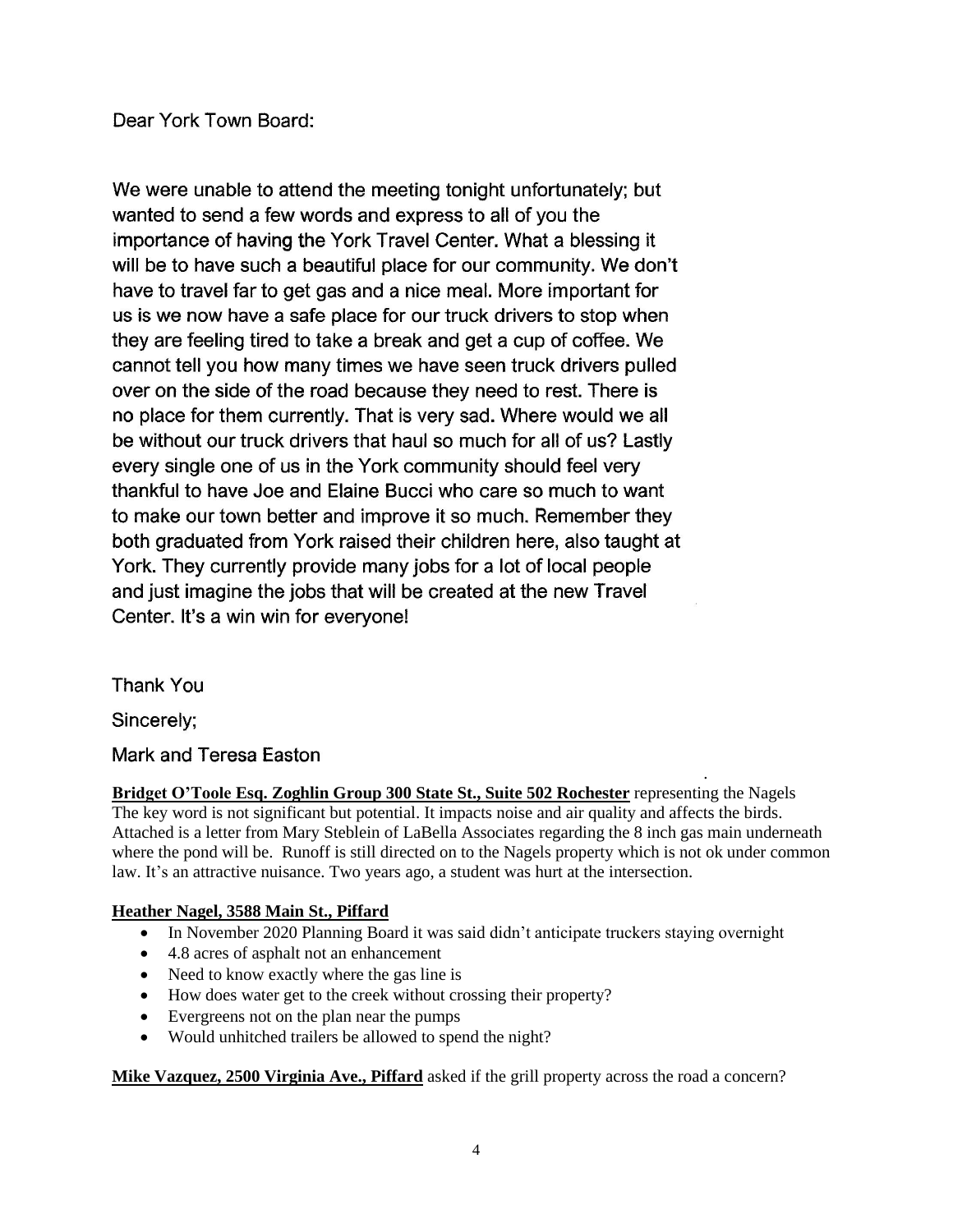Mr. McIlroy stated that it was not on the agenda tonight.

### **Denise Hahn, 2300 Main St. PO Box 60 Piffard**

- Worried about the culture of the area 3
- Bigger scale than farm trucks
- We're inviting them to come
- How are you staffing it?

### **Chris - tenant at 2300 Main St Piffard**

- Drives truck for Spelina
- Trucks are loud and some are obnoxious
- Always dirty and leaking oil and coolant
- Highly flammable gases and dangerous
- Isn't comfortable having it near school.

### **Chris Englert**

- Every venture Bucci's have entertained are very well done
- Zoned commercial and a viable business
- Ponds are designed to handle big events

### **Brittany Harvey**

- Ponds aren't done well
- Tires break and litter
- Tons of noise
- Moved here for quiet town life

#### **Joe Bucci Jr.** according to D.E.C.

- Prohibits heavy duty trucks from idling more than 5 minutes at a time
- All spills must be reported to the state hot line and cleaned up within 2 hours
- Spill on pavement does not impact the dirt
- Ponds more than adequate
- Trucks are nothing new
- Going to see an upgrade from what's always been there

#### **Becky Lewis,1980 York Rd. West, Pavilion**

- Difference between Plan 2 and 3
- Has trail connectivity been dropped from the project?
- No trail on north side going to trailhead
- D.E.C. has the ability to monitor -has anyone seen them
- Had hoped some of the pavement would have been reduced

# **Grayce McLaughlin, 3112 Federal Rd., Pavilion**

- Safety for our most vulnerable, our children
- Proposing sidewalk to nowhere- across the street
- Speed excessive, truck traffic- what measures can we take for safety
- Residential property next door  $-\overline{\phantom{a}}$  is it going to be a parking lot with tenant in a tent

#### **Marta Nagel Burroughs, Main St., Piffard**

• Nothing against trucks but concerned with safety issue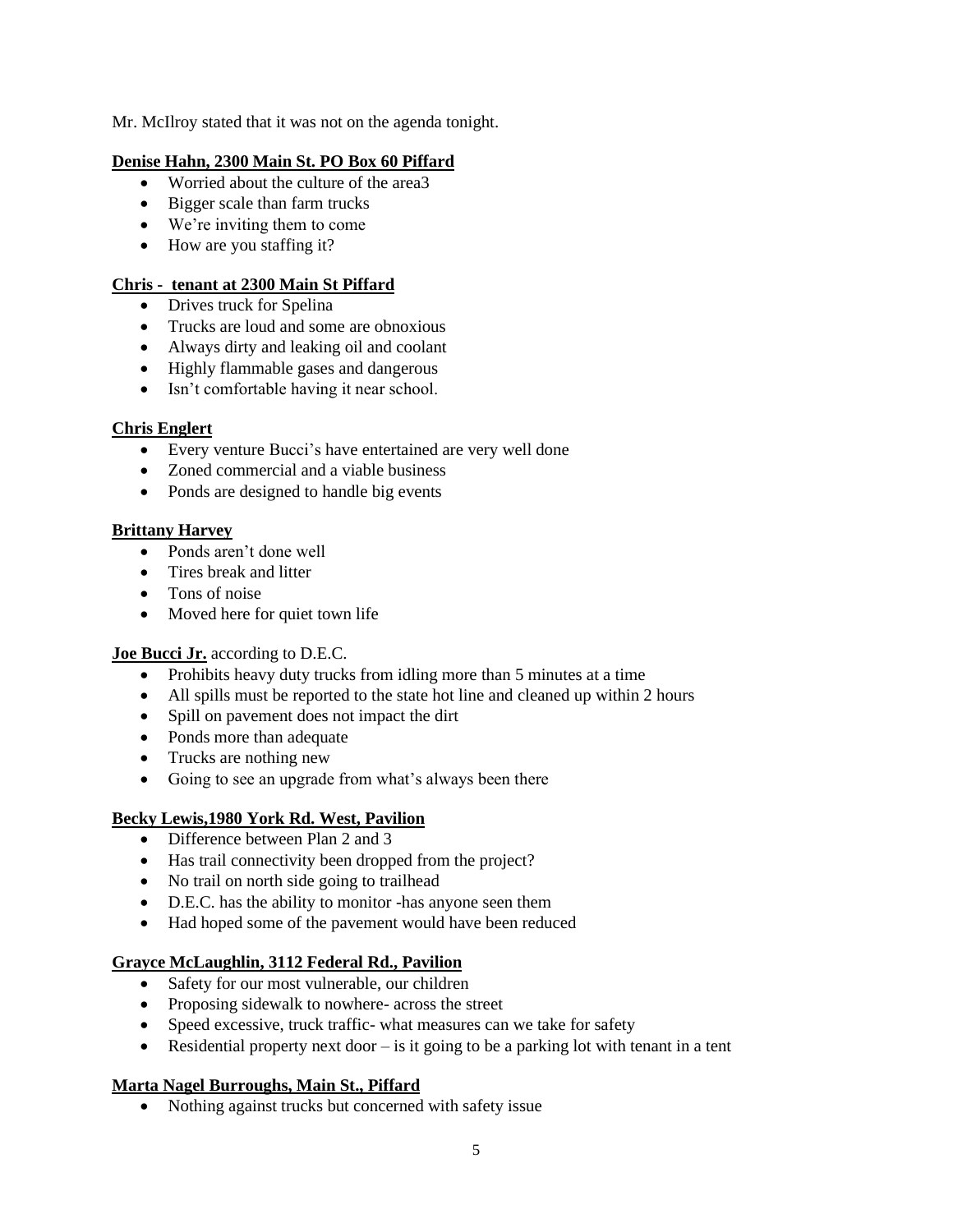• It's going to be on the town's shoulders if something happens

# **Davies Nagel, 3588 Main St., Piffard**

- Major and lasting impact on the town and need to do it right away and location of Little Italy preserve
- Needs to benefit our community
- Joe Jr. led a meeting at Livingston County Historical Committee to create a salt mine exhibit Geneseo and York will be working to collaborate. Already have an exhibit at our historical center
- Davies 3 minutes up and Rick Ashley gave him his
- June 1the stakeholders are discussing the grant, give this group the chance to do it right

7:30 pm Mr. McIlroy opened the Planning Board meeting and led the pledge and public hearing continued.

# **Marcia Koch, Leicester**

- In my opinion this board has gone above and beyond what was needed
- There won't be extra traffic, it's already here
- May get them to actually slow down
- Provide tax revenue for town and county
- Access to trail and veteran's monument for Town of York

# **Elaine Bucci, Chandler Rd. Piffard**

- Ought to be concerned about traffic for a flea market and farmers market at the 63/Retsof Road corner where there's no sidewalks.
- When was a kid hit by the school? She ran into her mother's friend's car.

# **Jim Webb, 3151 Chandler Rd. Piffard**

- Bought the corner Chandler Rd. & River
- Everything in line
- There are no sidewalks there now and no crosswalks with people crossing.
- Not going to hurt but provide jobs for kids
- Need them in town

# **Joe Bucci Jr.**

- Collaboration is important to Davies and Joe Jr.
- We may have differences but think it could elevate the area
- If we, don't it will be a missed opportunity

#### **Chris - Denise Hahn's tenant 2300 Main St. Piffard**

• What happens if there's a spill

# **Mr. Peter, Code Enforcement & Fire Chief** – local fire department and county hazmat will handle

### **Kirk Richenberg, Federal Rd. Piffard** - will public comment be left open?

#### **Heather Nagel, 3588 Main St. Piffard**

• Traffic impact – regarding totals listed and what they mean – past by trips and primary trips

# **Preet Baidman – businessman in York**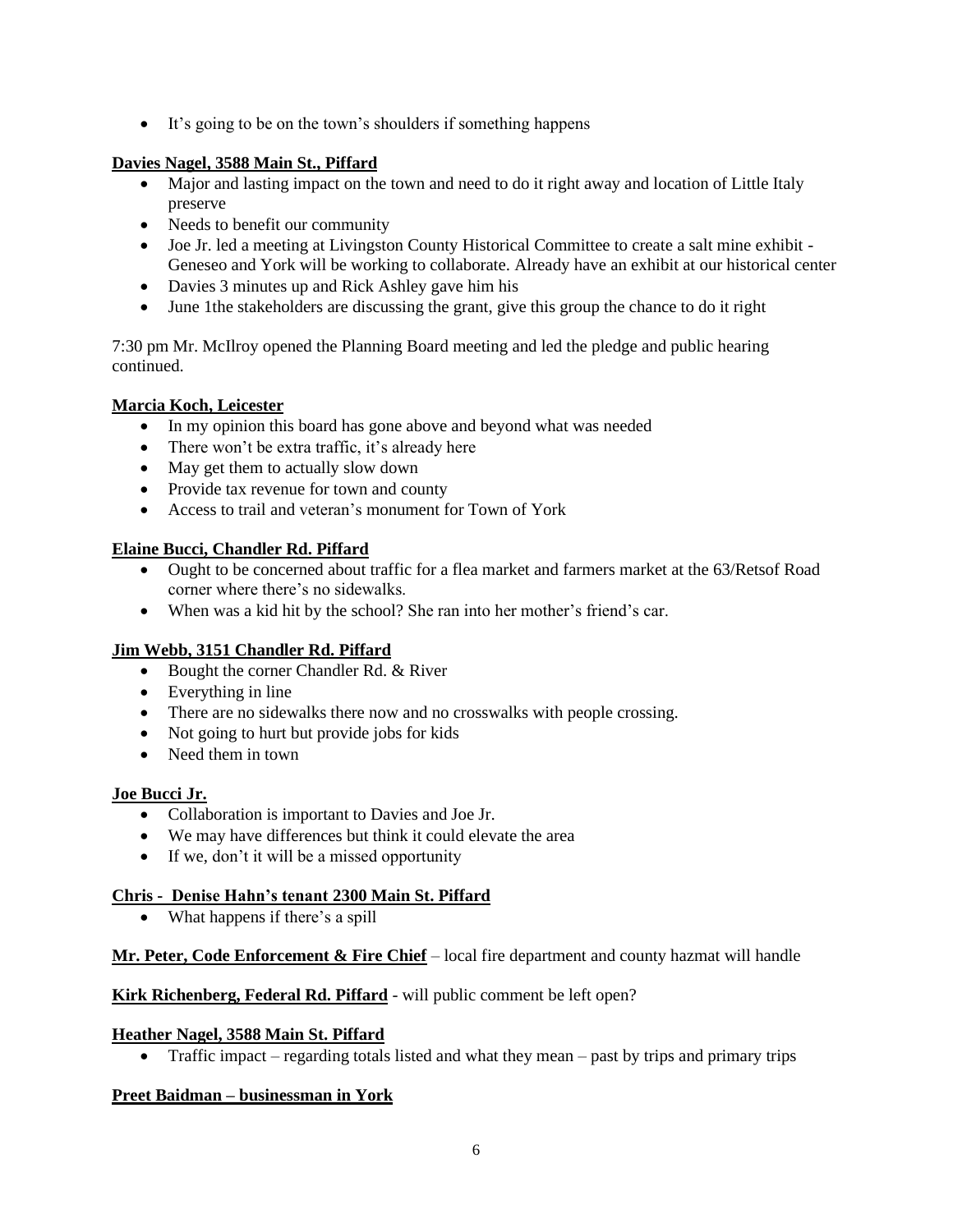- I run the present gas station/truck stop
- Not one incident has happened in the 15 years he's run it
- Welcomes ideas of what people would want at truck stop

**Denise Hahn** – there's diesel at the corner now

### **Resolution:**

At 7:45 pm Mr. Brightman moved to close the public hearing for verbal comments, but to keep the hearing open for written comments only until 5 pm June 10, 2022, so that they can be reviewed before the June 22, 2022, Planning Board meeting, carried.

 $Aye - 4$   $Nay - 0$ 

Mr. McIlroy said we will take a 5 min break and reconvene to discuss Mark Cole's variance before continuing our discussion on the Travel Center.

### **Mr. Cole**

- Acquired property at 2907 York Rd. East
- Add 6 bins to what is already there but 5 of the new bins exceed the 50 ft maximum height in zoning
- Need area variance for the height and site plan
- He owns the rail, 26 ft setback to the rail, 48 ft to property line, 200 ft to back of property
- Going to ZBA for the height variance of 80 ft.

Mr. Peter -50 ft. allowed in light industrial zone

Mr. Cole – the pre-existing led (bucket elevator) is 120 ft. high, mill (white building) is 50 ft high. Have to do SEQR before variance

#### **Resolution:**

Mr. Kobylanski moved to approve April 27 minutes, Mr. Wall seconded, carried.  $Ave - 4$   $Nav - 0$ 

#### **Travel Center – Continued Discussion**

Mr. McIlroy said the updated Travel Center plans inadvertently were not placed on the website, but they will be. Mr. Brabant will email Ms. Falkner electronic copies of the updated plans.

Mr. McIlroy – said basic changes are the trail access, snow storage and parking

Mr. Carroll – asked if there is a dump station

Mr. Boyle – not now but will look at it

Mr. Carroll -not all campers use diesel. He is concerned about the truck entrance.

Mr. Boyle – when we move the vehicle parking, we moved the trail but will add the foot path back in from the trail head to Rt. 36

Mr. Hopkins – would put the screening on north side

Mr. Boyle – property line is 280 sq. ft of green. We're aware of the gas line and it is not an issue.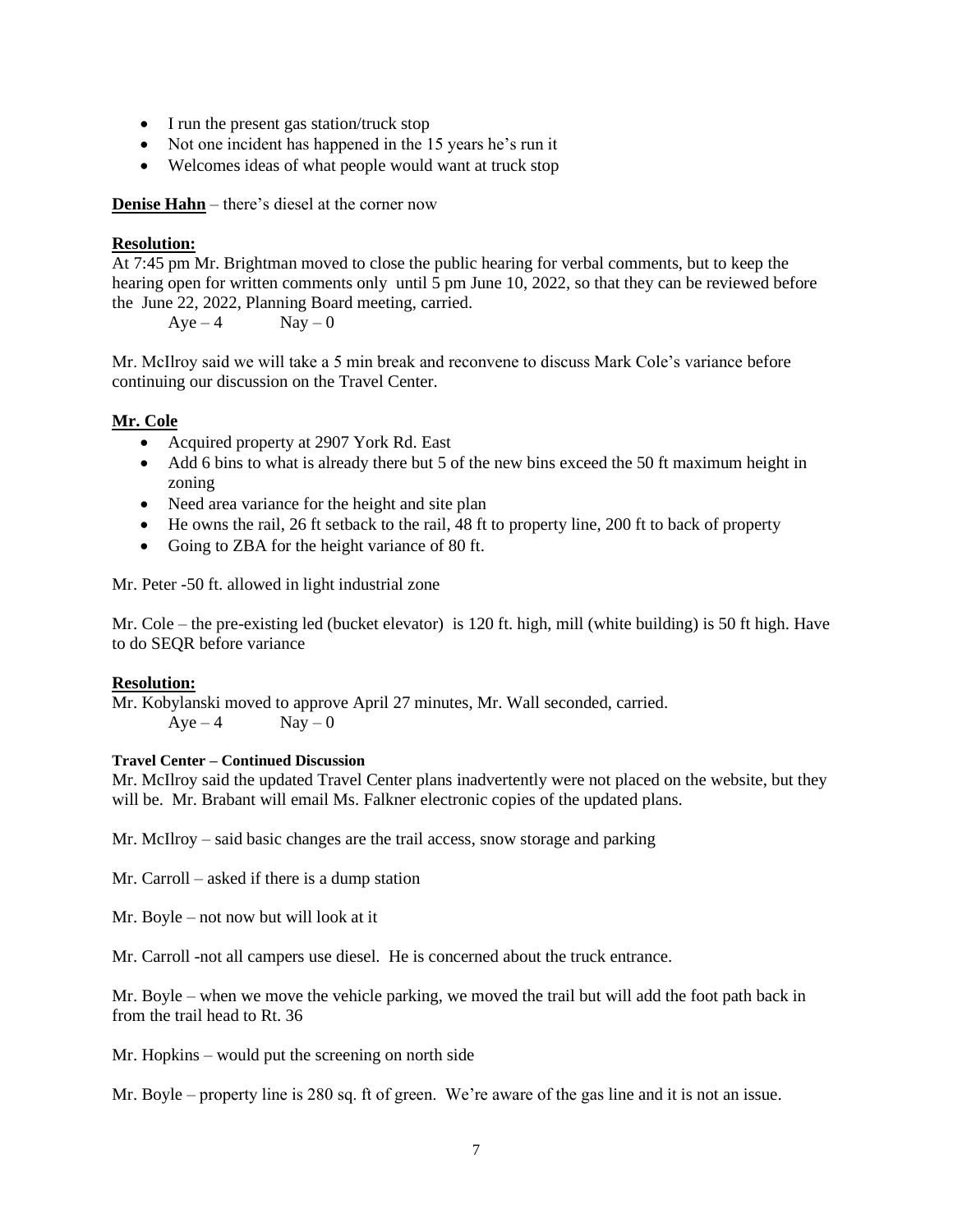Mr. Hopkins – the property next door has closed, and she has six months to vacate. Mr. Bucci would give her longer if needed.

Mr. Boyle – driveways were on the first plans. Past by trips out there today

Mr. Kruse (SFR Assoc. traffic engineer) – primary trips are new – people coming from outside, not necessarily going by there

Mr. Hopkins – D.O.T. always ask us to use a conservative number

Mr. Brabant

- SRF does a lot of traffic studies
- No feedback other than what was brought up tonight
- Residents had Lobella take a look at traffic study
- No additional changes to the site as of tonight

Mr. Brightman – how far down are the sidewalks to the property line and truck curb cut?

Mr. Brabant – have coordinated with the school- no feedback from them and nothing from D.O.T. about the sidewalks

Mr. Kruse – the grant funding Mr. Bucci referred to may be towards extending the sidewalks

Mr. McIlroy -could we get speed limits lowered?

Mr. Kruse – the more development you get makes it get friction on side and will reduce the speed over time

Mr. Deming – Town Board can request speed reduction from County Traffic Board

Mr. Campbell – is there anything else that you can add for pedestrian safety

Mr. Kruse – D.O.T. doesn't want mid-block crossings and note enough space to put them in between driveways

Mr. Brabant – asked about cross-walk pedestals

Mr. Kruse – yes, they are there

Mr. Boyle – we'll be back at a later date for the property across the road (gas station)

Mr. Kobylanski – maybe volunteer crossing guards could be used

Mr. Boyle – perhaps signage – there's extraordinary truck traffic now

Mr. Wall – doesn't timing of light change

Mr. Kruse – yes, timing will change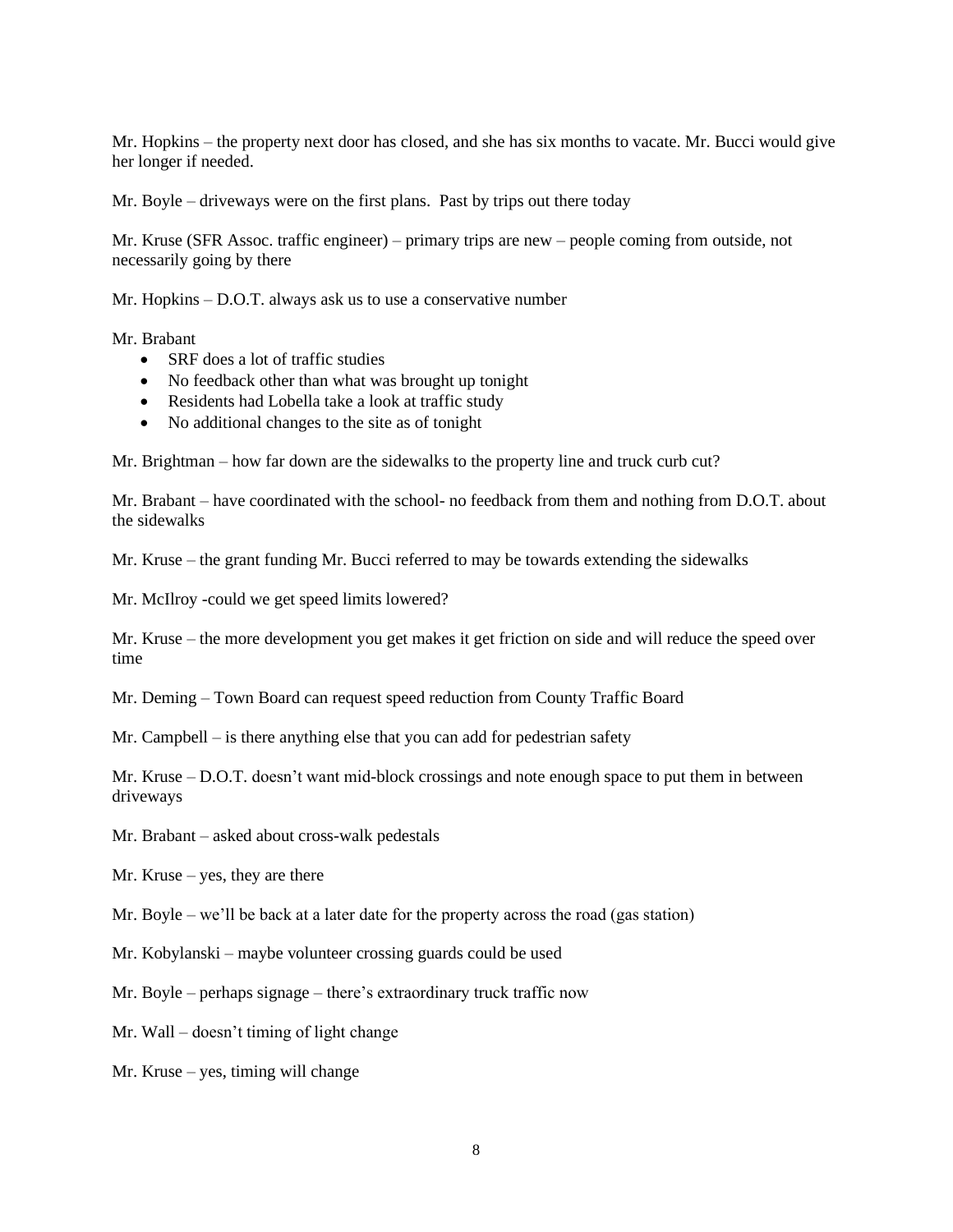Mr. Boyle – in Erie County schools provide the crossing guards

Mr. Brightman – asked Mr. Deming if sidewalks could be installed on the south sidewalk?

Mr. Deming – curbs, trees, etc. are in the meeting June 1 to apply for grant

Mr. McIlroy – does flashing speed sign work?

Mr. Campbell – Are there any regulations about putting them up?

Mr. Kruse – lots of times they just use mobile units

Mr. Deming – County would be responsible

Mr. Campbell – asked if the Applicant would consider providing 2 flashing speed indicator signs if the Town can get permission to put them up

Mr. Boyle – yes, but a distance from the school

Mr. Kobylanski – asked Mrs. Carroll (a deputy) if the sheriffs could place their speed sign there and she replied yes

Mr. Kruse – D.O.T. endorsed tools – raised sidewalk closer to school

Mr. Boyle – speed mitigation tasks

Mr. Campbell – we're all on the same page. He asked Mr. Boyle if we could get flashing speed signs

Mr. Kobylanski – he's lived here all his life and has seen two bad accidents at the corner

Mrs. Carroll said teenagers wouldn't listen to crossing guards anyways.

Mr. Deming – we can't put a crosswalk across from the school according to D.O.T.

Mr. Sheedy – stormwater won't be going off property. Water goes through the pipe from the pond at a controlled rate.

Mr. Brabant – natural flow of water to creek and gully. D.E.C. regulates us and says all post-development water discharge has to be at a lessor or same rate as the current rate of the undeveloped property today. D.E.C. says the current project meets the minimum rate.

Mr. Richenberg – when D.E.C. does the calculations do they consider elevations, trees, etc.?

Mr. Brabant – yes, they consider all current conditions, trees, forest, elevations, etc.

Mr. Campbell – is there something between the Nagel property and ponds that could be done to diffuse water to ensure no additional water flows onto the Nagel property.

Mr. Sheedy – we can look at plantings on edge of pond